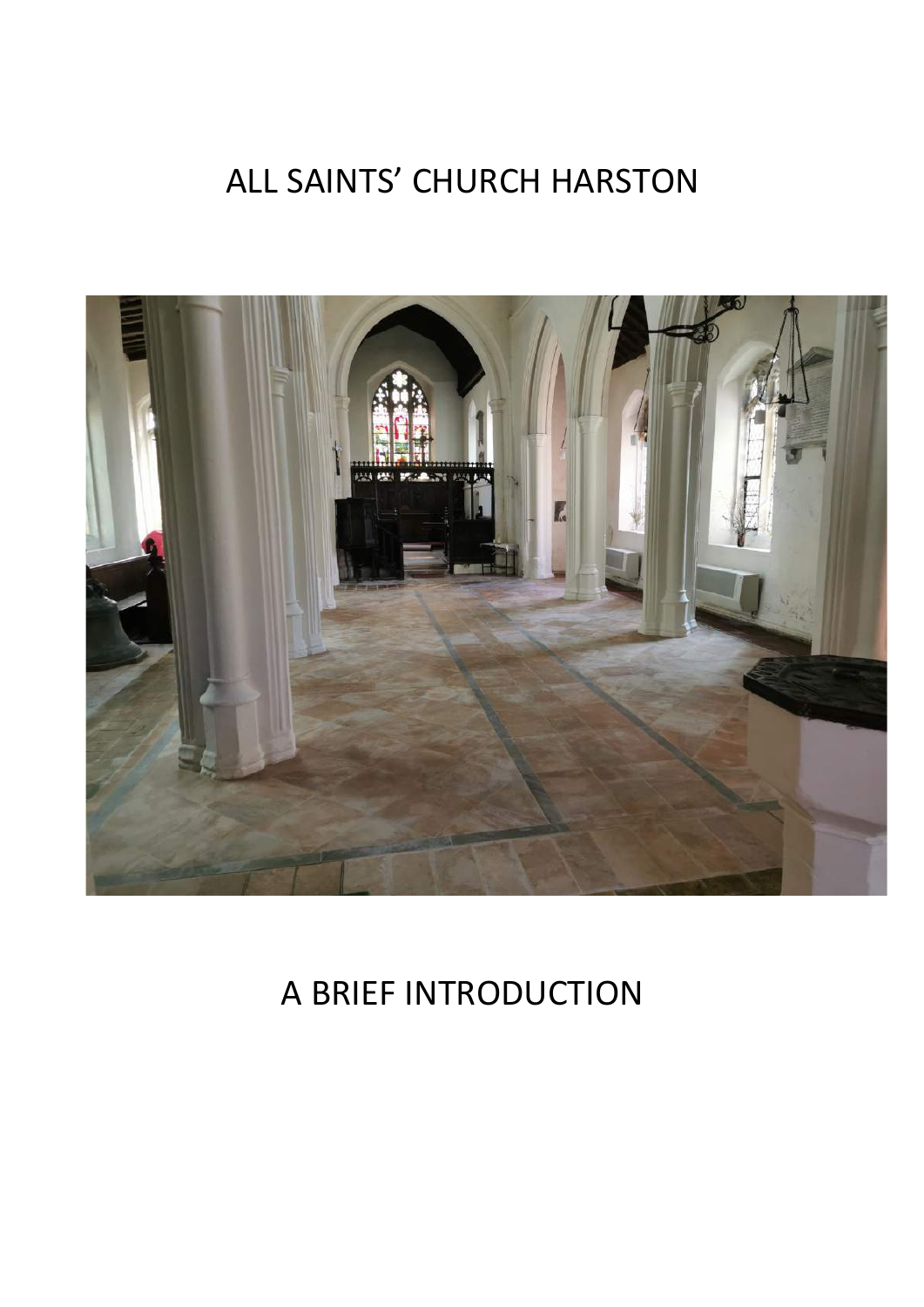

There has been a church in Harston for nearly 1000 years. The present building is more than 500 years old. It was probably built in 1540s, before the Wars of the Roses.

We must imagine a time when few people could read or write and when symbols, pictures and sculptures were used to tell the Christian Story. Once we put ourselves in this position we begin to see how even the names of the parts of the building are significant and understand why preaching was so important. Christian churches in the West usually consist of two parts: the chancel which was for the ordained clergy and the nave for the rest of the people, the laity. At All Saints the upkeep of the chancel is the responsibility of Jesus College and that of the nave is the responsibility of the Parochial Church Council – the local congregation.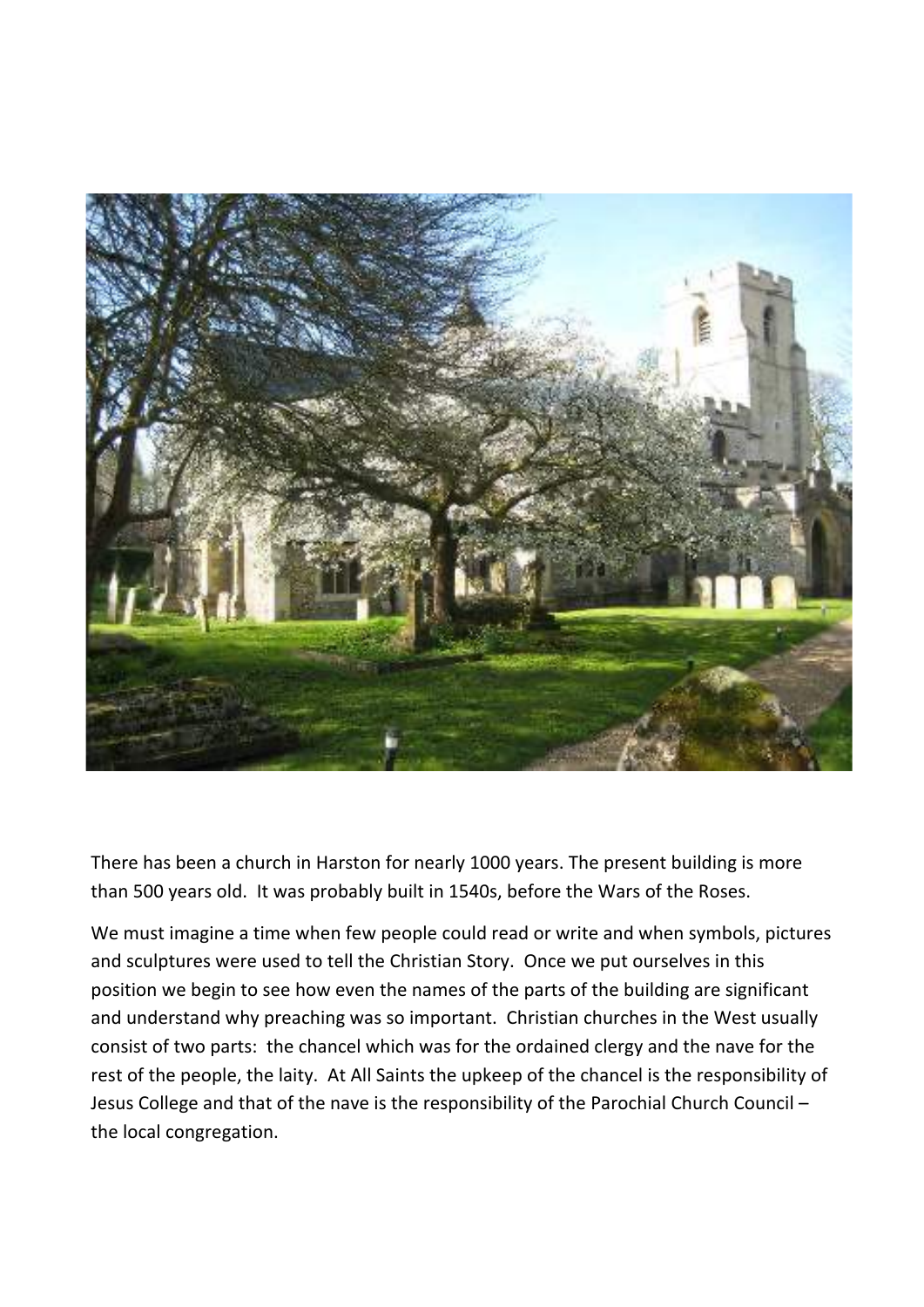## **Churchyard and entrance**

Our exploration of the church begins with the churchyard, the consecrated burial ground that surrounds the church on all sides and sits well above the floodplain of the river. The graves are marked with headstones and all the burials lie in the same direction with the feet to the east, towards the sunrise in anticipation of the resurrection. The path from the gate leads to the porch and entrance to the church at the north west corner.

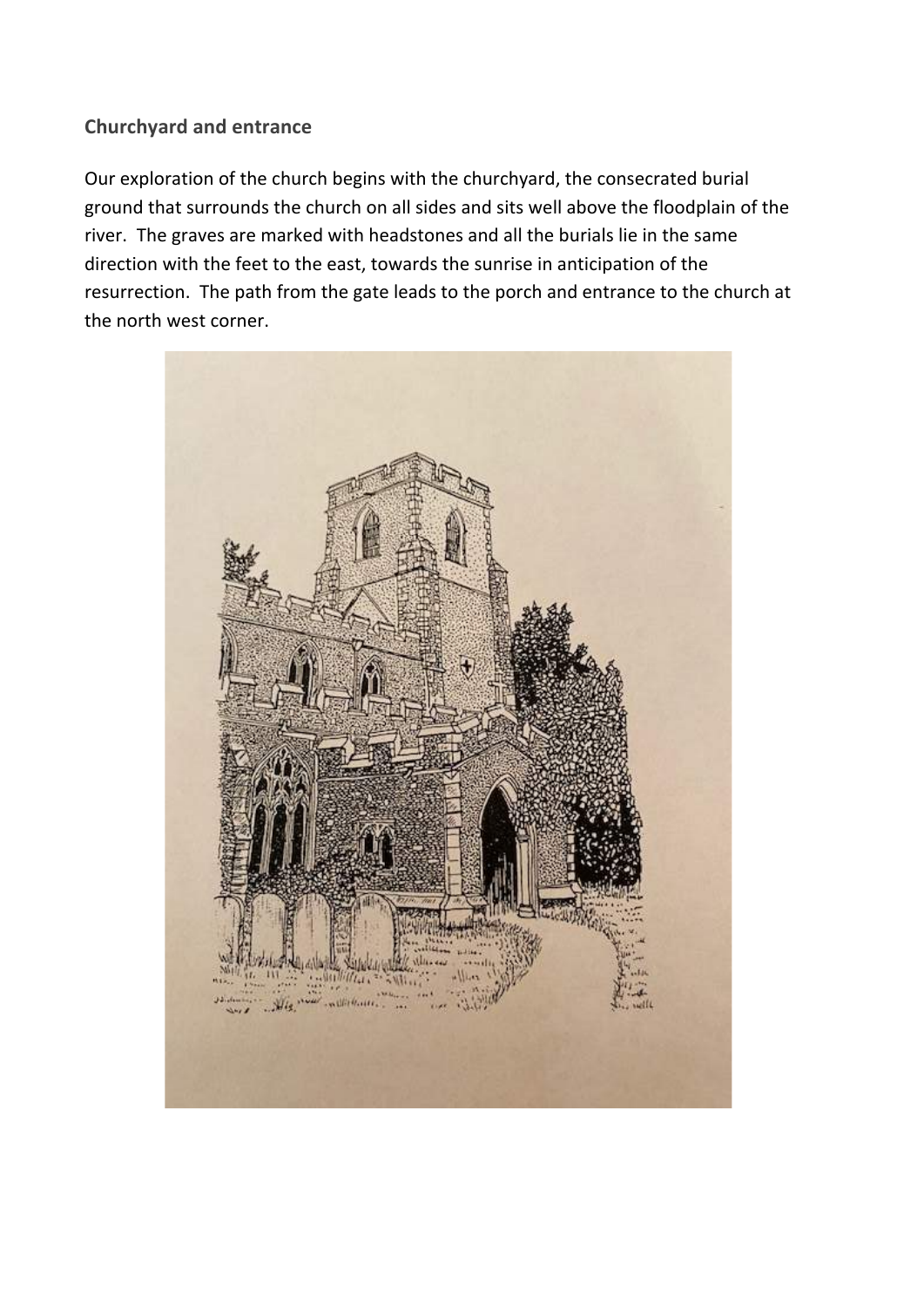# Font

The font stands in front of you as you enter the church. Properly called the baptismal font, it is usually found near the entrance to signal that for a Christian, life begins with baptism, the pouring of water over the head in a symbolic rite. The priest puts the water in the font and blesses it, reenacting Jesus' baptism by John in the river Jordan. At All Saints, babies are usually brought to be baptized and their parents and godparents make promises to guide them as they grow up. Baptism is witnessed by the church congregation who also make promises to help the parents and sponsors in bringing up the child in the church.

The word 'Font' comes from the Latin word for spring / source. The font is near the door because it is about beginnings. It is octagonal, signaling that people come from all points of the compass to be baptised. It is raised on a small platform to give it prominence.

At All Saints' the octagonal basin of the font is one of the oldest remaining parts of the church, probably dating back to the fifteenth century. Covers for fonts became compulsory in 1263 to prevent any of the water being stolen as it was considered by some to have magical powers. The cover here is no more than 150 years old.



We know that the font was moved to this position in the 20<sup>th</sup> century.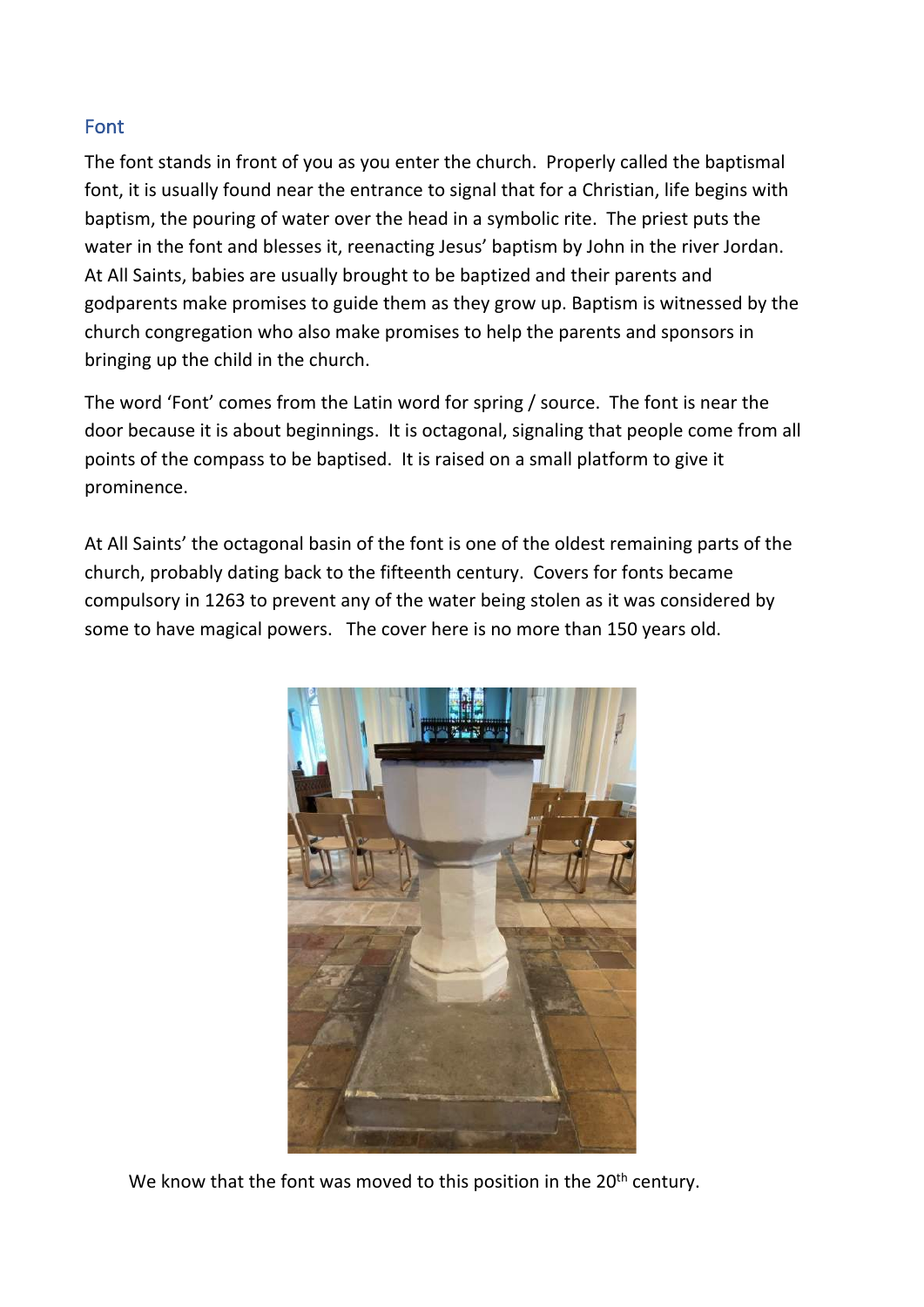#### **Nave**



The church plan is rectangular oriented east-west. The main body of the church is called the nave – from the Latin for ship - the roof in particular looks like an upsidedown wooden boat. The nave, extending from the font to the steps that mark out the chancel, is where the congregation sits.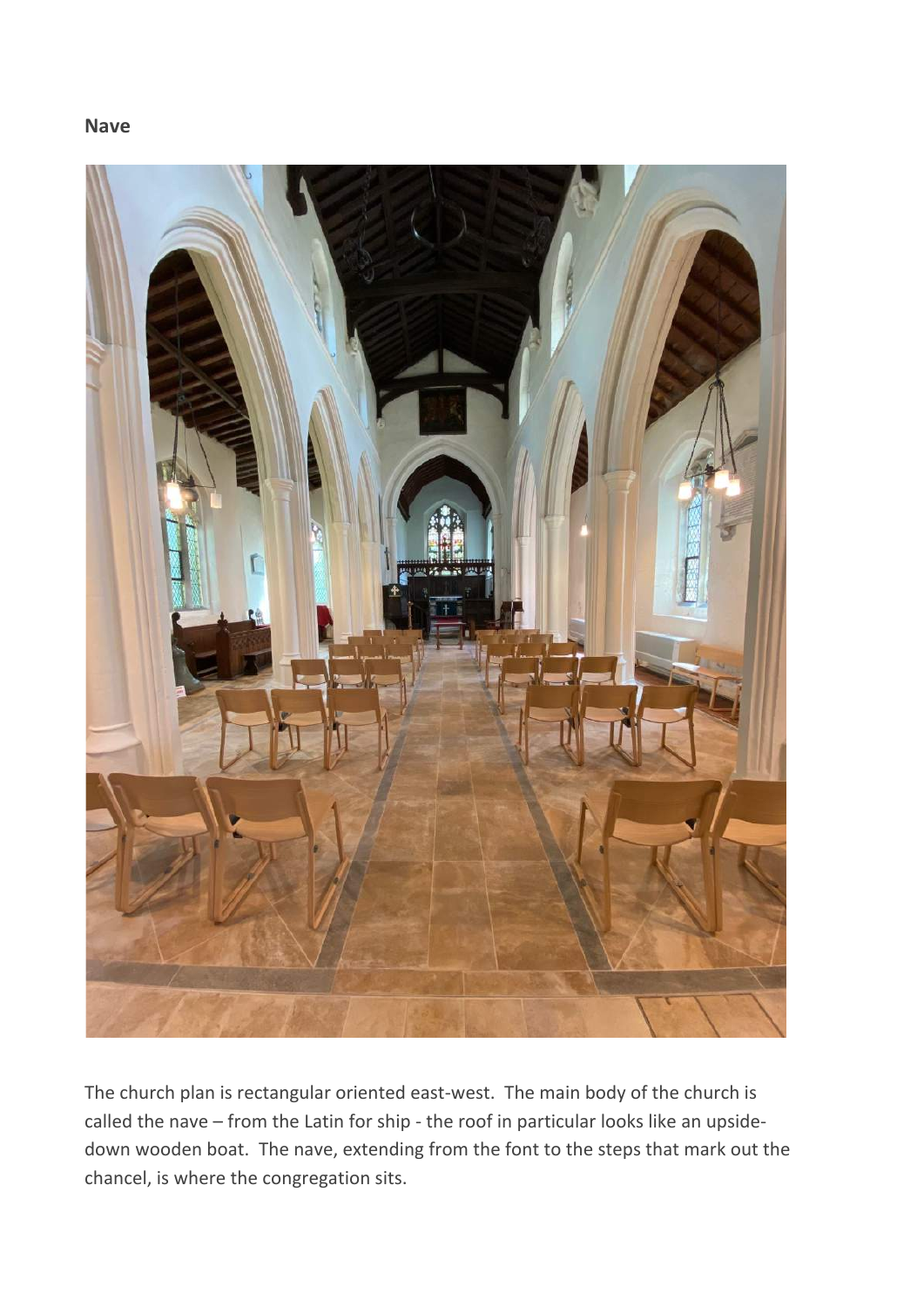Originally the congregation would have stood - there were only a few seats against the outer walls. After the Reformation, when preaching became more important and services became longer, pews were inserted. The fixed pews in All Saints nave were removed in 2020 to make way for the more flexible seating on chairs. This change means that the church is now available for other uses besides worship.

The nave is conveniently divided by the central aisle leading to the chancel steps and has two other aisles, separated from the nave by pillars, one on the north and a narrower one on the south.

Look up at the roof and see the **corbels** – crouching figures supporting the beams. These are probably remnants from the earliest building and may be Norman, even pagan in origin.



The arches of the nave are an unusual feature of All Saints' architecture. You will see that the wall above is flush with the opening and right down to the base of the column, a style that is only seen in a few churches in Northamptonshire. The plain walls add to the calm of this building and lend an impression of length to the nave.

Above the arches, on both sides of the nave, are rows of windows, the **clerestory,** that helped to increase light for the congregation in the days before electricity was introduced.

On the outer side of the pillars are the **aisles** (from Latin *ala* a wing). The **north aisle** is wider than the **south aisle** by some feet and is wider still at its east end where it ends in a former chapel. Close to the small door is a **piscina** or basin for washing the vessels used in the communion service.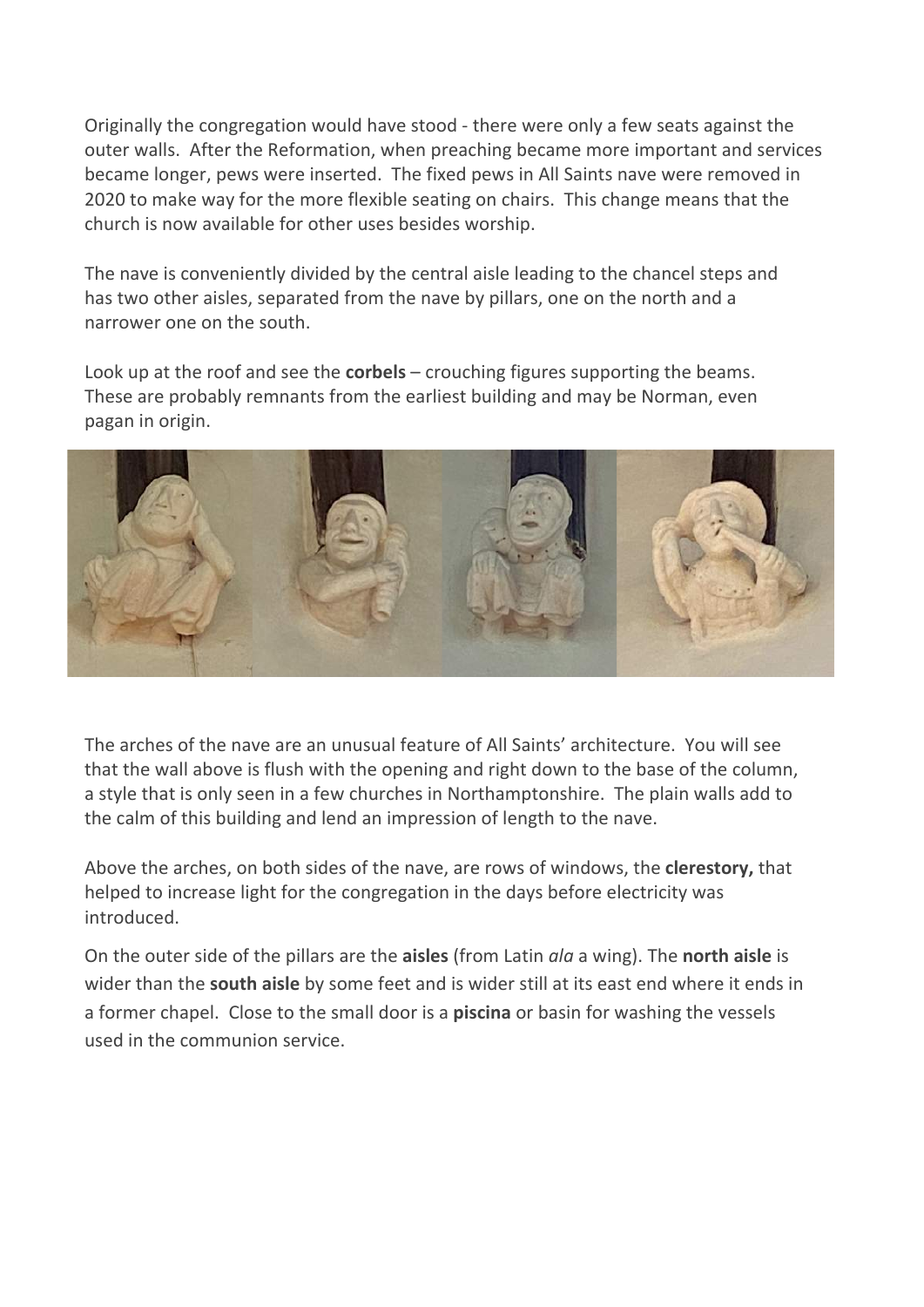The **little door** opens to a spiral staircase within a turret that leads to the chancel roof. **Another small door** above the pulpit opened to the top of the screen where once there was a platform or **rood loft** spanning the entrance to the chancel.



The large bell in the north aisle is the last remaining one of a peel of four made by Austen Bracker in 1560. The other three were recast at least twice and replaced in 1937.

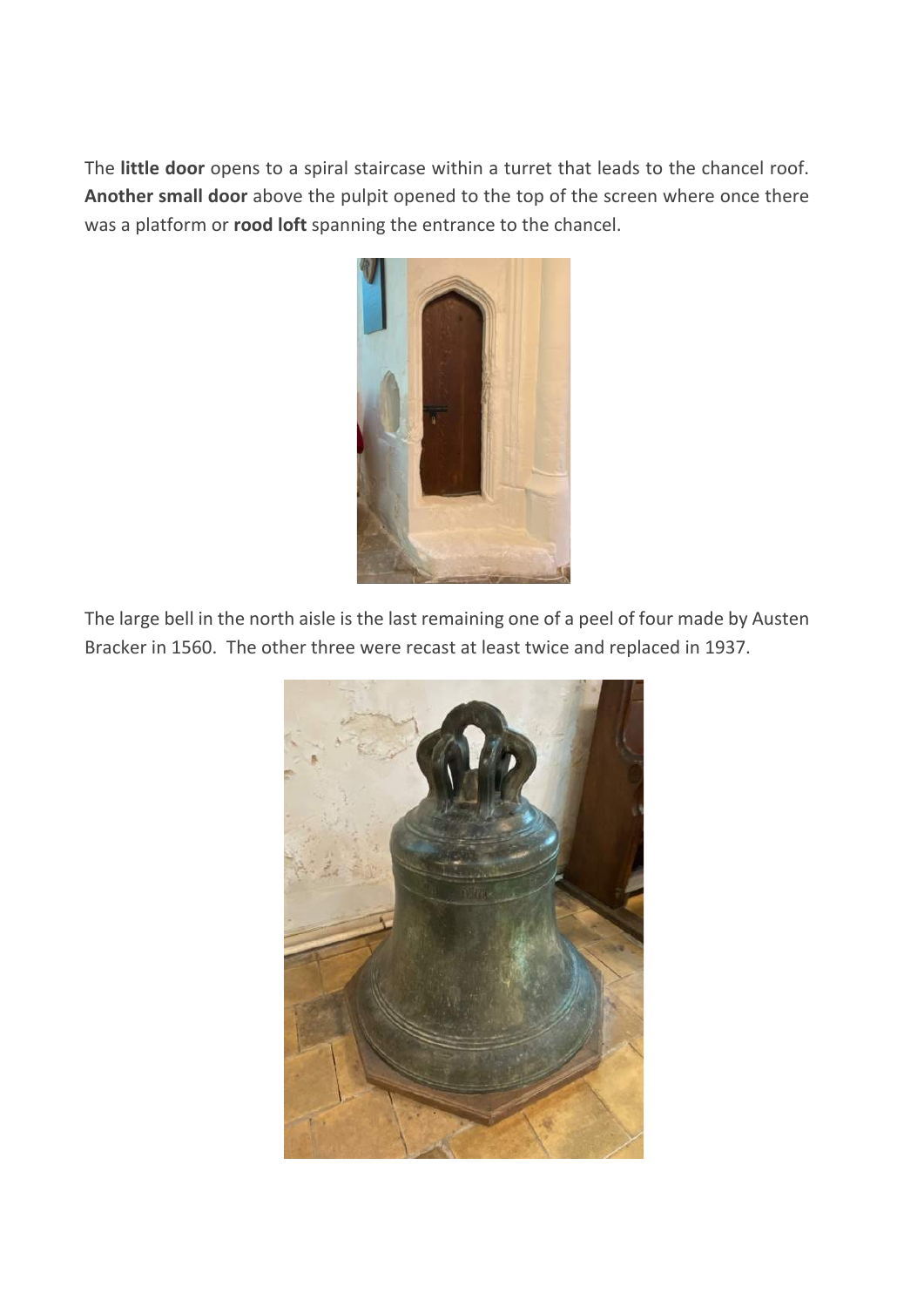# **Chancel and screen**



The **Chancel** is the area of the church containing the altar. In earlier days it was reserved for the clergy and choir.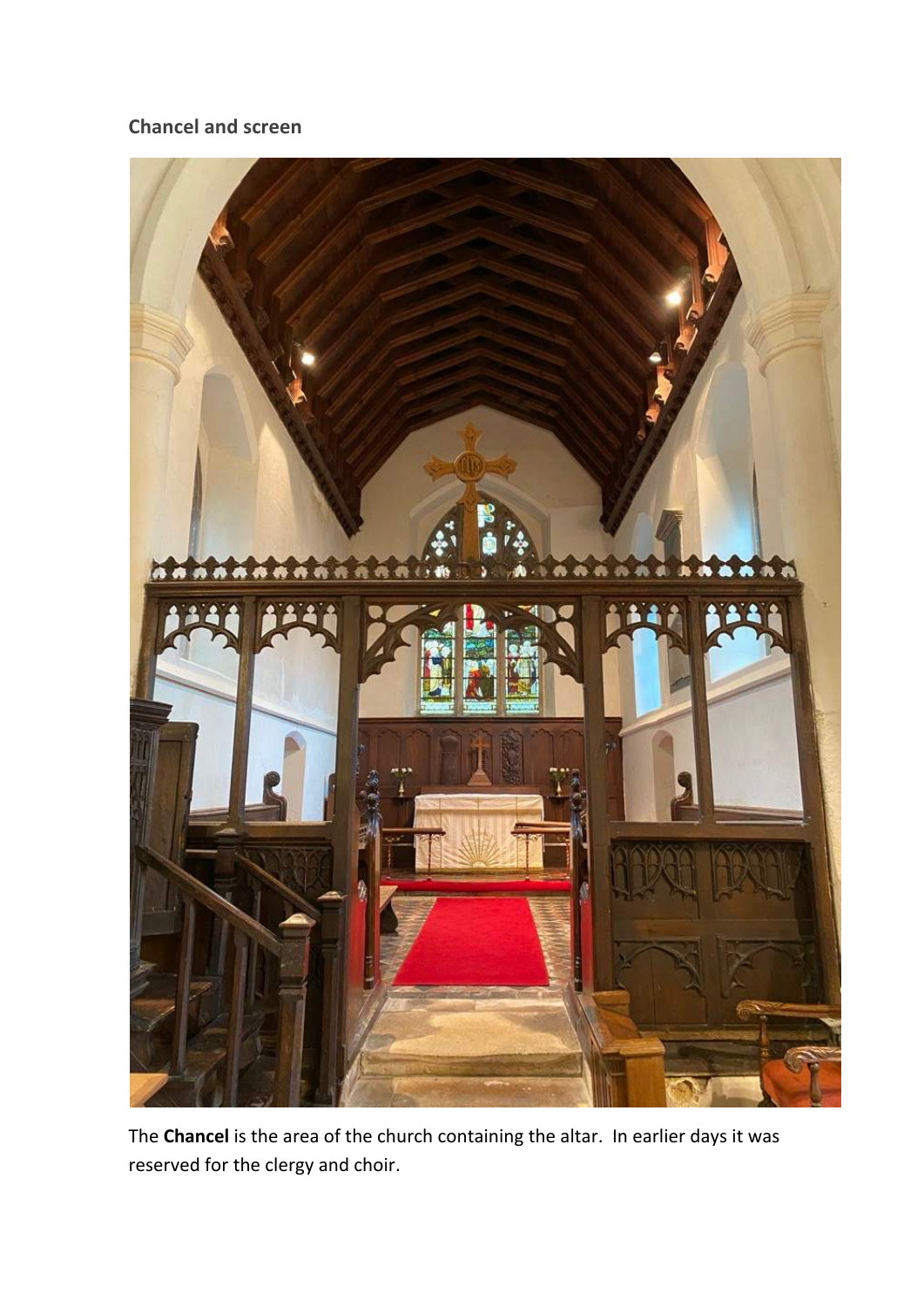The **altar** is the focal point of the church and is raised on a shallow platform and behind a rail at which the people kneel to receive the sacraments of bread and wine in the service of Holy Communion (the Eucharist or Mass). This commemorates the Last Supper at which Jesus asked his disciples to remember Him by sharing bread and wine representing his sacrifice of his body and blood in His crucifixion. His commandment was "Do this in remembrance of me".

This chancel was already decaying in 1550s. It had lost most of its glass by 1601 and needed repairs in 1689 and again in 1793. In 1805 Jesus College obtained permission to demolish it and to build a shorter chancel in 1853-4 in style and materials to match the 15th century nave. In 1869 The completion of the church restoration was celebrated: the new pews were installed facing east towards the altar and the pulpit was moved to its present position.

The chancel is separated from the nave by a **screen** which was necessary in medieval times - to separate the sanctuary from the people and animals that may have used the nave - and often removed in the Reformation but here recorded in disrepair in 1778. This screen was inserted in 1860s. An earlier screen may have had a superstructure and a rood (crucifix) above it. We reserve this part of the church on weekdays for private prayer.

Confirmation and Marriage are conducted here at the entrance to the Chancel. The carvings on the reredos – the panels behind the altar, also of 1860s – show a sheaf of wheat representing bread and bunches of grapes for wine, with the IHS monogram formed by abbreviating the Greek word for Jesus.

The altar is covered by a coloured frontal – different colours for different seasons of the church year – and white linen cloths.

The door on the north side of the chancel leads to the **vestry**, a secure small room where the vestments, church vessels and records are kept. This is also where the clergy robe for services and the collection is counted. In some churches there is space for signing the marriage register.

The royal arms on the wall above the screen are those of Queen Victoria. It is said that they are painted over an earlier coat of arms.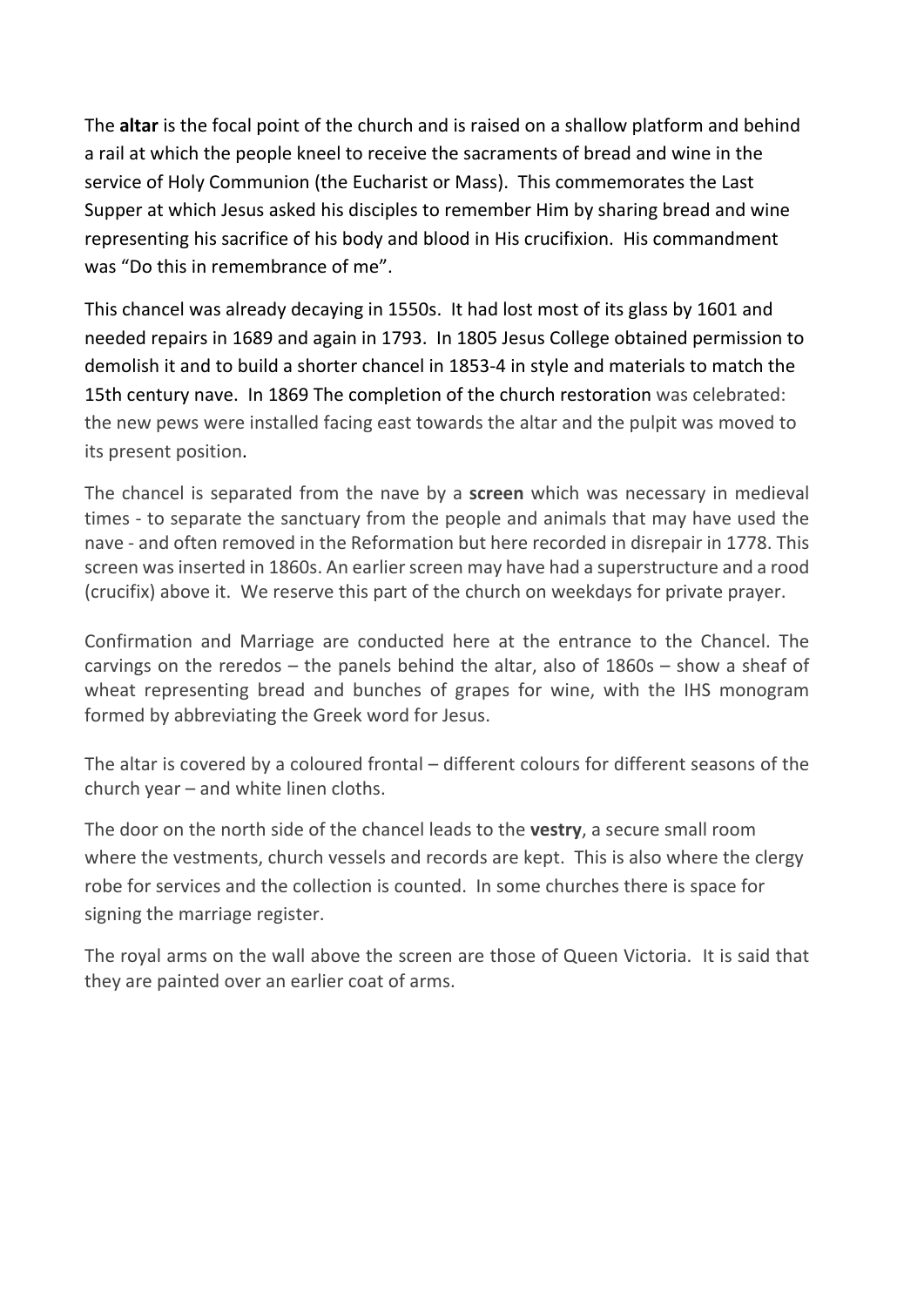#### **Pulpit**



The hexagonal oak pulpit just outside the chancel is c. 1450, like the font, and much older than the screen. The pulpit here is raised above the nave by four steps and stands, like a wineglass, on a narrow stem. From Elizabethan times the people came to church to hear God's words explained by the minister in sermons preached from the pulpit. Pulpits often had figures of the four evangelists – Matthew, Mark, Luke and John – carved on the panels. Our pulpit is plain but its tracery was copied on the screen in the mid 19th century.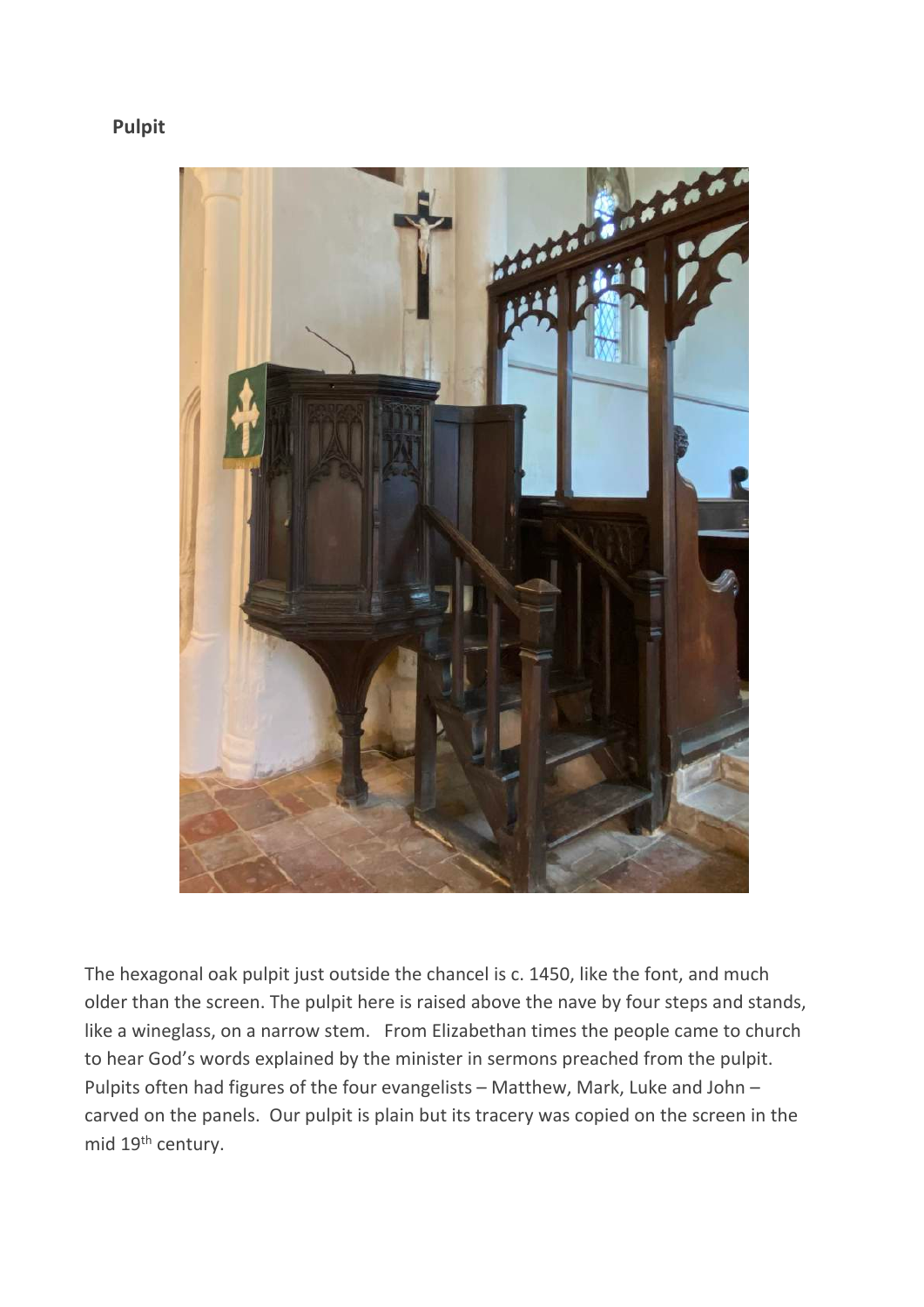

The ends of the choir stalls have fine 19<sup>th</sup> century carvings of fruit and leaves.

#### **Desk**

The clergy conduct the service nowadays from the desk opposite the pulpit and this one is of the same date as the screen.

#### **South aisle**

We do not know why this aisle is so narrow but suppose that when the church was rebuilt in the 1540s and the nave was widened, it was kept within its original footprint.



At the east end of the aisle you can see this relief of the Flight into Egypt – Mary, Joseph and baby Jesus escaping King Herod's soldiers. It was made in 1933 by Lilian Edmunds, after a design by John Flaxman RA (1755 – 1826).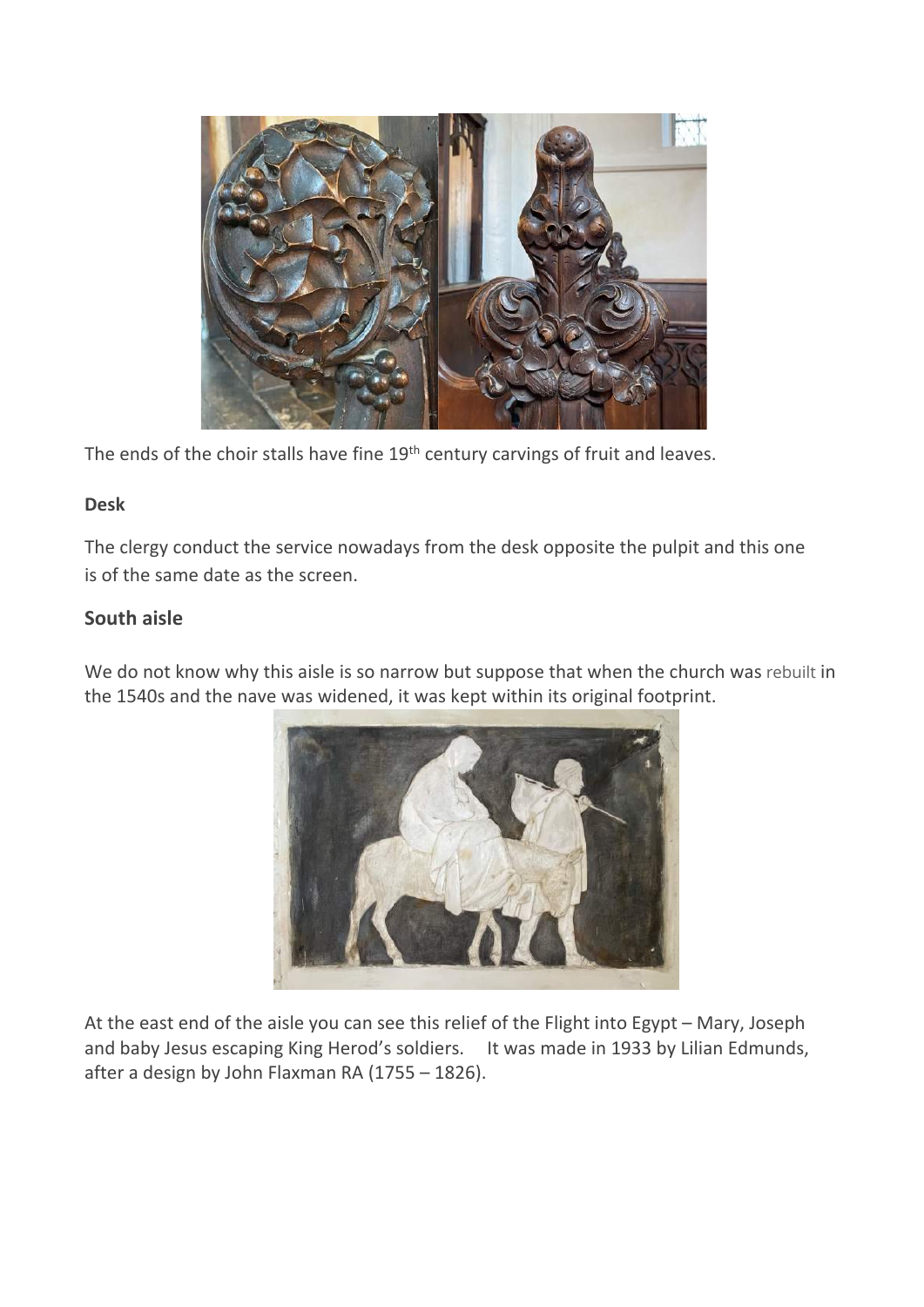#### **Tower and belfry**



The tower with its battlements gives the church exterior a substantial presence. This is probably the oldest part of the church, dating to the 13<sup>th</sup> century, and the part that has been least altered although it was probably raised in height when the nave was rebuilt in 15<sup>th</sup> century. It has been strengthened and restored on several occasions since, most recently in 2010. The small door in the corner leads to stairs to the belfry. (In the early 19<sup>th</sup> century this area served as the vestry when the chancel was in ruins.) There are bats in the belfry – 24 bats were recorded by English Heritage when they visited to inspect the tower in 2010.